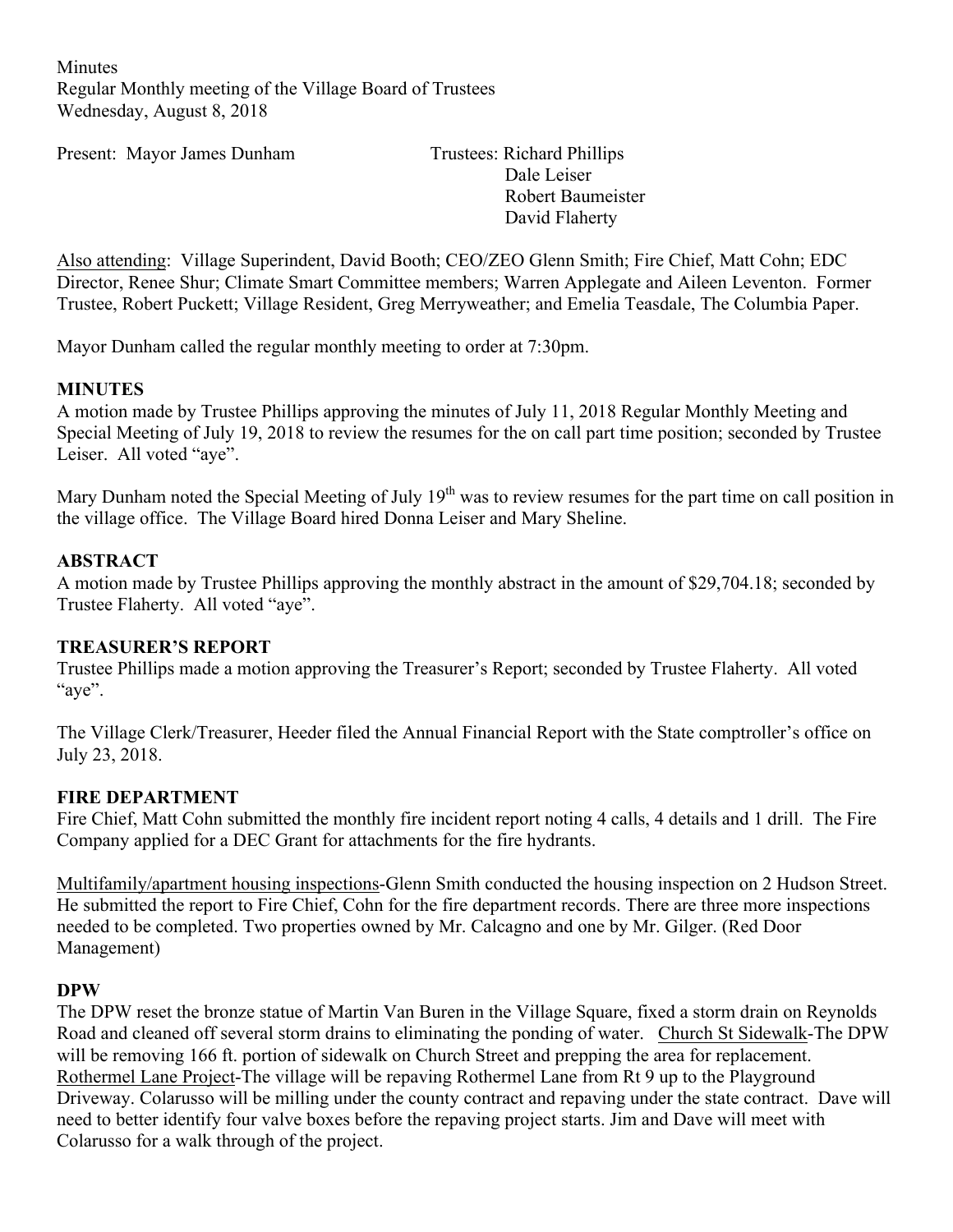Water Department-Phelps Brothers will be replacing the pumphouse roof this week. Trustee Leiser noted he did not realize when Alpine Environmental Services removes the asbestos a clan air inspection needs to be completed. He is requesting the Village Board approve the inspection per the contract. A motion made by Trustee Leiser to have a clean air inspection done by Alpine Environmental for \$350.00; seconded by Trustee Flaherty. All voted "aye".

Palmer Engine & Hose. Company Firehouse Driveway and Rear Parking Lot Bids

The Village Board requested separate bids for the paving of the Firehouse driveway and for the rear parking lot. The following three bids were received:

- 1. Valley paving bids was \$9,500 for the driveway and \$13,000 for the rear parking lot for a total of \$22,500.
- 2. Canaday Sweepers was \$10,450 for the driveway and they listed a total for both projects at \$16,875.
- 3. J. Hunziker Paving LLC listed a total for both projects combined at \$34,200.

DPW Superindent Booth stated the lowest bid amount of \$16,875 was a great price but questioned if the low bidder submitted an incorrect bid. Mayor Dunham will contact Jack Campbell from Canaday Sweepers to clarify his bid.

# **CODE ENFORCEMENT OFFICER**

The CEO/ZEO's monthly report was received with 15 permits issued and \$1,326.00 of fees collected. He has issued two violations to village residents.

14 Sunset- the property has sold and the new owner has met with Glenn for a building permit.

Zombie Properties Ordinance- Is on hold until Glenn Smith and the Village Attorney meet to address any questions the attorney has on the proposed ordinance compared to the current village code. Glenn would like to see the ordinance adopted.

Emergency Access Systems-The Emergency Access System is on hold until the village receives feedback from our Fire Department. The Chief will keep a log of the calls to a business to determine if they should move forward.

# **TREES**

New Leaf Tree Service Inc. removed two trees along the creek by the pumphouse, a tree at 14 Sylvester Street and trimmed several branches from the tree in front of 1 Chatham Street per the contract. Mayor Dunham requested they trim the tree branches overhanging Albany Ave.

The village removed the dead tree at the corner of William Street and Rt. 9 an evergreen is being considered for replacement after the new water main is replaced on William Street.

# **TRAFFIC CALMING STUDY**

Mayor Dunham spoke with Town Supervisor Pat Grattan on Saturday. He stated the Town of Kinderhook is interested in splitting the cost of a variable speed sign. Emelia Teasdale noted the Town held a meeting Monday night and the Town Board would like to have the State Troopers and the Sheriffs monitor the speeds before expending the money to purchase a sign.

Request to lower speed on CR 21 between Old Post Rd & the Village Line- The request to reduce the speed on CR 21 has been approved by the State and County. The new speed signs were installed with a new speed posted at 45 mph.

# **CLIMATE SMART COMMUNITIES TASK FORCE**

Electric Vehicle Charging Station- The following three bids were received to install the Vehicle Charging Station:

- 1. PlugIn Stations Online submitted two quotes depending on material used \$12,813.00 or \$12,203.00
- 2. Lilypad \$16,911.00
- 3. New York Renewable Energy, Engineering, and Recycling Group \$20,256.00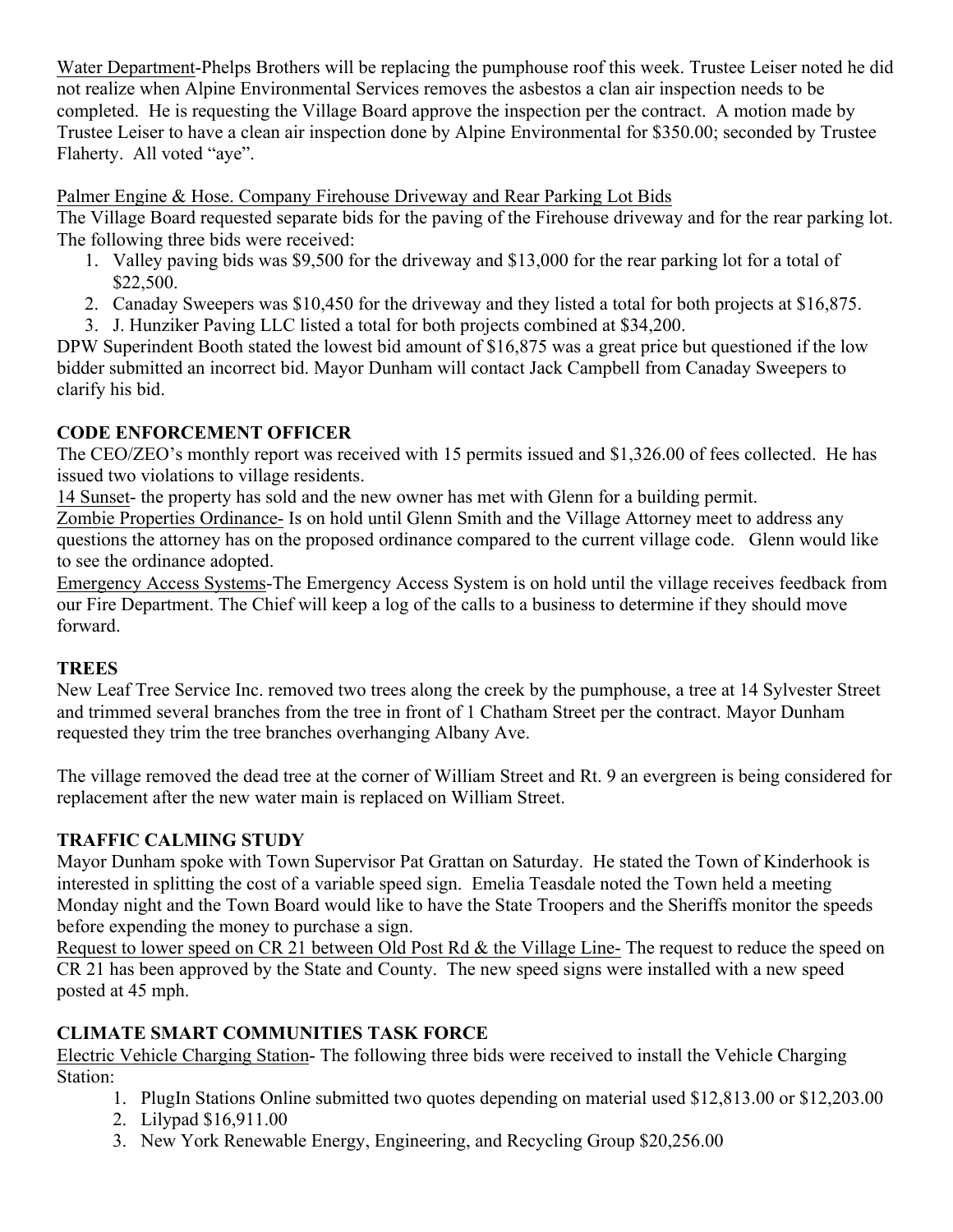Mayor Dunham would like to review the bids to confirm the bidders bid the project apples to apples before making a decision. A special meeting may be called to award the bid before the next schedule regular meeting. Warren Applegate noted the Climate Smart Committee is concerned with the installation of the charging with the construction season coming to an end. After the installation of the charging station the committee may apply for an approximately \$30,000 grant.

### **WILLIAM STREET RT. 9 TO MAIDEN LANE**

TGW Consulting Group is working on the New York State Infrastructure Grant that is due on September 7, 2018. They are also working on a grant with the NYS State Department of Agriculture. This grant does not have a deadline and is a funding of 60% of the project. The William Street project is an \$830,000 project with approximately \$310,000 of water main replacement work.

### **ZONING BOARD**

The meeting was cancelled no new business submitted.

### **PLANNING BOARD**

The board met and worked on the POD and Dumpster regulations to be submitted to the village board for approval.

### **HISTORIC PRESERVATION COMMISSION**

The commission met and approved the requested amendment to the height of a fence at 15 Chatham Street.

### **ECONOMIC DEVELOPMENT DIRECTOR**

The EDC Director's month report was received.

Netherlands Sister City-Mayor Dunham thanked René for all the work she had done on the Sister City Project - Buren - The Netherlands including the organization of having the Mayor of Buren, Jan de Boer and Event Planner, Mark Hofman itinerary during their stay here. Mayor Dunham would like to establish an annual Dutch Heritage Week. He would like to hold several events where they can connect with Buren during the Dutch Heritage Week.

Renee noted this visit can have a real impact… an economic advantage to the village. This can help with tourism; explore proving goods from both places in retail shops. She sent an email to the village board to highlight ideas for a public connection between Buren and Kinderhook.

Kinderhook Creek Revitalization Study- the Water Front Revitalization grant was submitted on July 27 the award notice is in December.

Van Buren Hall-Renee showed the Village Board the preliminary design of Van Buren Hall with the two handicapped bathrooms drawn by Ken Nielson. She stated an architect will be needed to complete the details and would like the village to review the plans. She noted Van Buren Hall is in great need of air conditioning for the summer months.

Summer In the Square-Is scheduled for this Saturday 5:30 – 8:30 pm. There will be a DJ, magic show and face painting.

Food Truck night- The first Food truck night was June 28th and was a great success. The next scheduled Food Truck night is August 23rd.

### **NYSDOT**

Mayor Dunham made the following Resolution:

Resolve, that the Kinderhook Village Board approves the Shared Service Agreement with the New York State Department of Transportation in connection with work affecting state highways and village streets and authorizes the Mayor to sign the Agreement to confirm that the village agrees to the terms of the Agreement.

The Resolution was seconded by Trustee Flaherty. All voted "aye".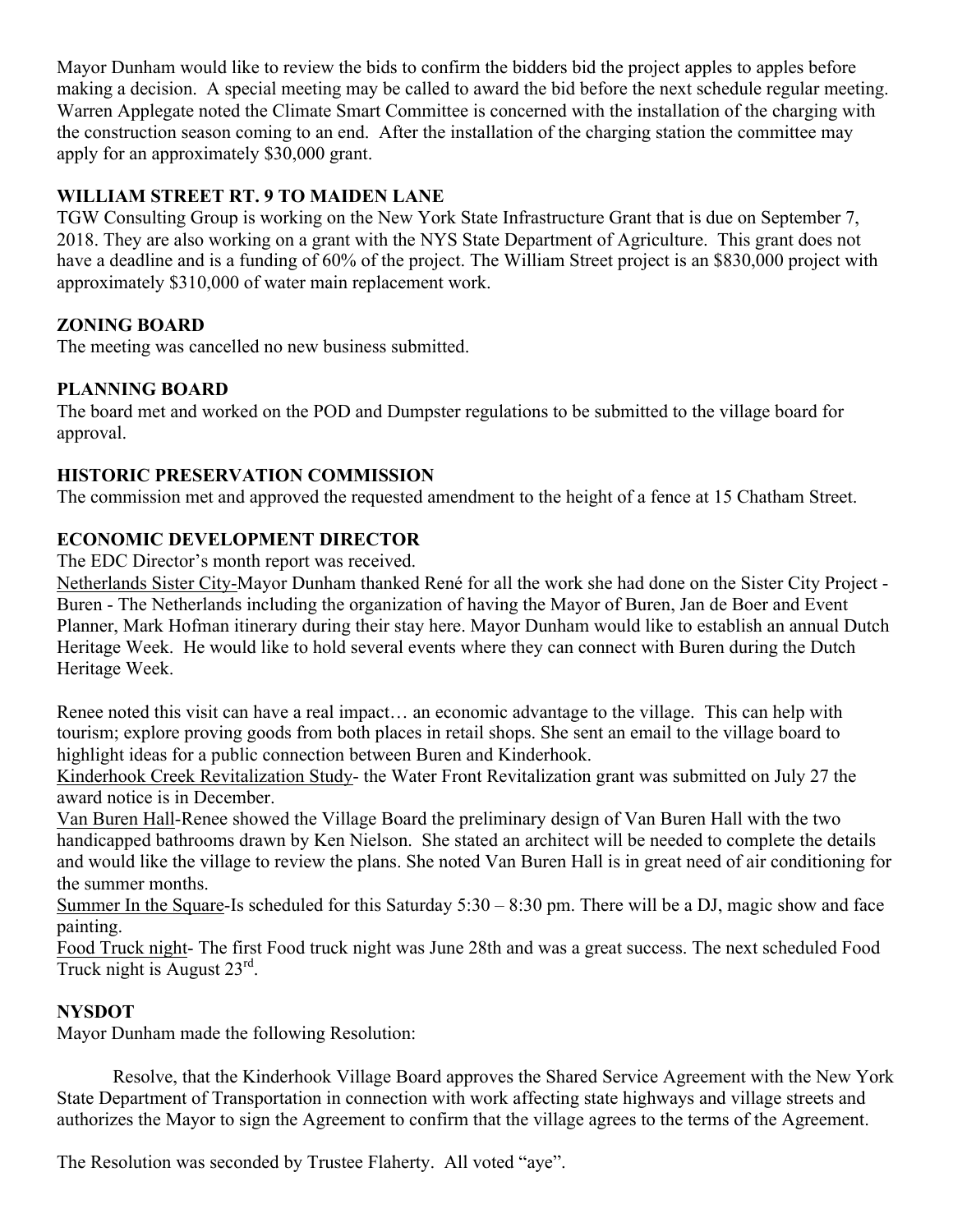North Bound on Rt 9 restriction to use of parking lane – New York State DOT will be striping the area to the right of the light northbound as a parking lane only and installing signs.

### **CORRESPONDENCE**

Marion Stegmann is requesting to place a box in the Village Hall to collect items for the less fortunate.

# **VILLAGE HALL**

Van Buren Hall Committee-Mr. Flaherty spoke with Ken Neilson on the draft plans of Van Buren Hall handicapped bathrooms and incorporating and A/C unit in the plans. They will meet to discuss. Back Stairway-S & S Fabrication has not returned Trustee Flaherty's phone call for an estimate on the back stair case. He has a quote from South End Iron Works. He noted there are too many companies that do that kind of work. The village may have to go with the quote they received if we cannot get another fabricator. Exterior masonry-Lance Glenn is working on the restoration work on the Village Hall. He will be done in 10 days with the removal of the brick work on the back of the village hall.

Speaker system-Trustee Flaherty will research a more elaborate speaker system needed for outdoor village events. The current speaker system is not loud enough and the noise from the feedback of the speakers. Village Hall-Alpine Environmental Service submitted their report noting no visual mold in the Village Hall. The report noted moisture under the wood floor in the entrance of the Village Hall. They suggest removing the wood floor at the entrance and correcting the pitch of the concrete ramp entering the village hall to direct the water away from the building. Trustee Flaherty has requested the mason to inspect and submit ideas on how to correct the pitch and still allow for handicapped access.

A/C Village Hall-Dell's Plumbing will be servicing the state trooper's air-conditioner unit on August 27<sup>th</sup> at and reviewing the elaborate thermostat in the village hall.

# **UNPAID WATER, SEWER & TAX BILLS**

Water, Sewer, and Village taxes bills- All water bills have been collected besides one resident who has made a partial payment and has entered into a payment plan for the remainder \$215.00. The unpaid sewer balance is \$5,623.21. The unpaid village tax bills for the 2018/2019 year is \$12,597.35 and \$15,472.67 total previous years.

# **WASTE WATER COLLECTION**

The village is waiting on Emmons Pump to complete their annual maintenance of the pump station.

# **ALBANY HUDSON ELECTRIC TRAIL**

Columbia Friends of the Electric Trail- has received their status as a nonprofit organization. They will maintain portions of the trail where municipalities have not agreed to maintain the trail.

Kinderhook-Lindenwold-Stuyvesant Falls Loop-An on-road loop from Kinderhook to Lindenwald and then to Stuyvesant Falls is proposed, connecting to the AHET at each end.

Village of Kinderhook AHET Cooperative Agreement for taking of parcel from Samascott's-

The village is taking a 25ft strip from Samascott's Orchard to allow the trail to connect along Albany Ave. All funds will be reimbursed by the Greenway. Attorney fees, construction, purchasing of land etc.. The village attorney has reviewed the cooperative agreement between Samascott's and the village.

A motion made by Trustee Flaherty to have the Mayor sign the cooperative agreement with Samascott's for the purchase of the 25ft strip; seconded by Trustee Baumeister. Al voted "aye".

# **SIDEWALK**

Church Street Project-Hall Construction was awarded the bid for the replacement of a 4ft wide 166 ft sidewalk on Church Street. Mayor Dunham may request a modification to the plans to allow the sidewalk to go around the elm tree instead of going up and over the root system.